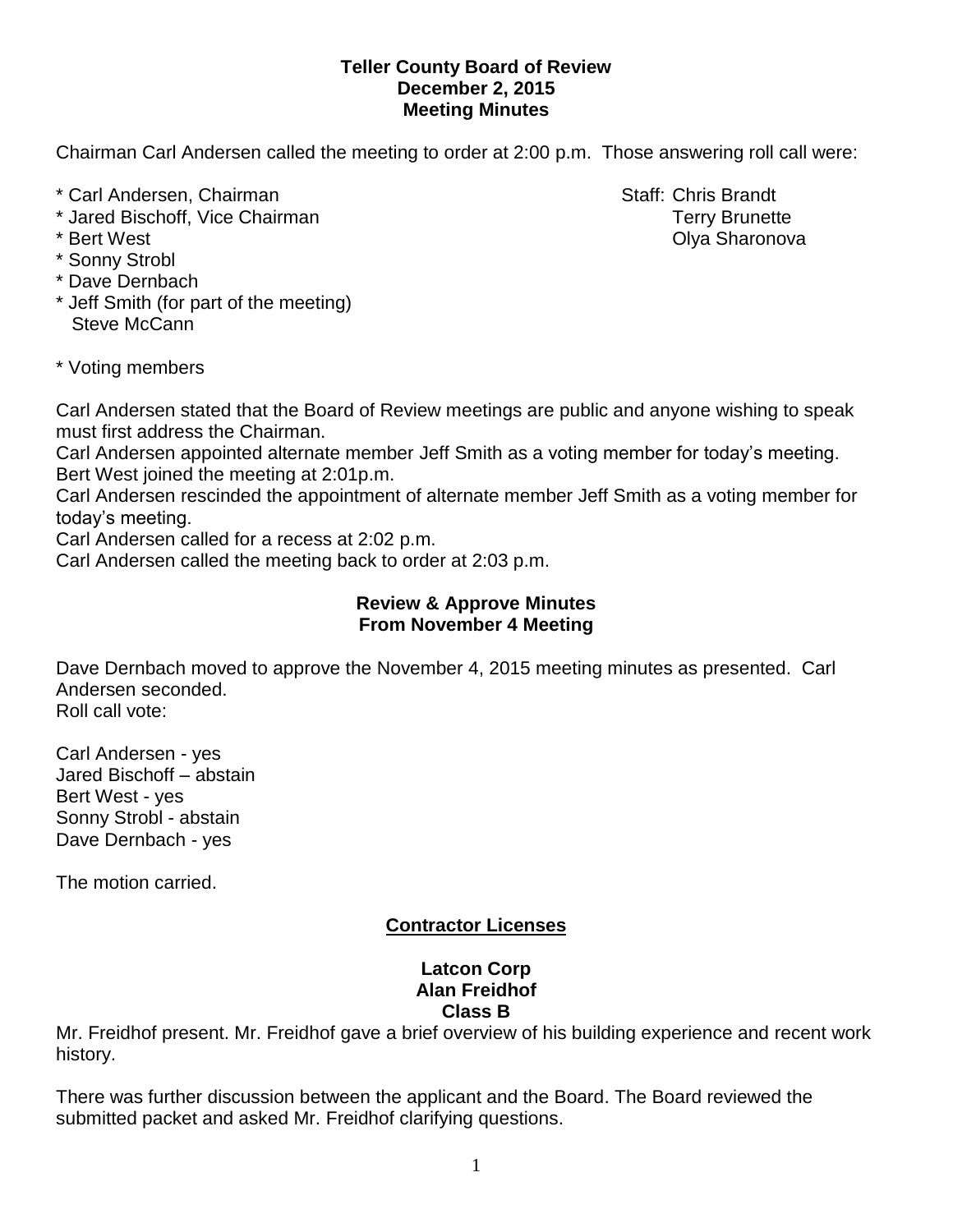Mr. Freidhof stated that his company is currently working under provisional Class B license on a new building for Black Hills Energy just outside of City of Cripple Creek.

Carl Andersen opened this matter up for public comment. No public comment. Close public comment.

Chris Brandt indicated that the company's corporate records were in order with the State.

Bert West moved to grant Latcon Corp, with Alan Freidhof as the examinee, a Class B license. Dave Dernbach seconded. Roll call vote:

Carl Andersen - yes Jared Bischoff – yes Bert West - yes Sonny Strobl - yes Dave Dernbach – yes

The motion carried.

Bert West recused himself from the agenda item B regarding – C 2 Construction Solutions LLC / Chad Cunningham / Class C and left the meeting at 2:13 p.m. Carl Andersen appointed alternate member Jeff Smith as a voting member for the rest of the meeting.

#### **C 2 Construction Solutions LLC Chad Cunningham Class C**

Mr. Chad Cunningham present. Mr. Cunningham gave a brief overview of his building experience and recent work history.

There was further discussion between the applicant, the Board, and the Building Official. The Board reviewed the submitted packet and asked Mr. Cunningham questions about his recent projects and his involvement in them.

Mr. Cunningham stated that his recent work was mostly in commercial construction. He has not done much work in residential field since JC Construction, which he operated with his father, was shutdown years ago due to lack of available work. His current project in Teller County is a two car detached garage. The project was started without proper permit or license. At this time the garage is almost to frame with no inspections to date.

Carl Andersen opened this matter up for public comment.

Jerry Cunningham, the father of the examinee, elaborated on the circumstances of the current two car detached garage project.

Also, the owner of the property, Dennis Smoot, gave a brief overview of how the project is going. He pointed out that the original contract was for a few months with a completion date of September 15, 2015. As of today (December 2, 2015) it has already been four months and he still doesn't have his garage finished.